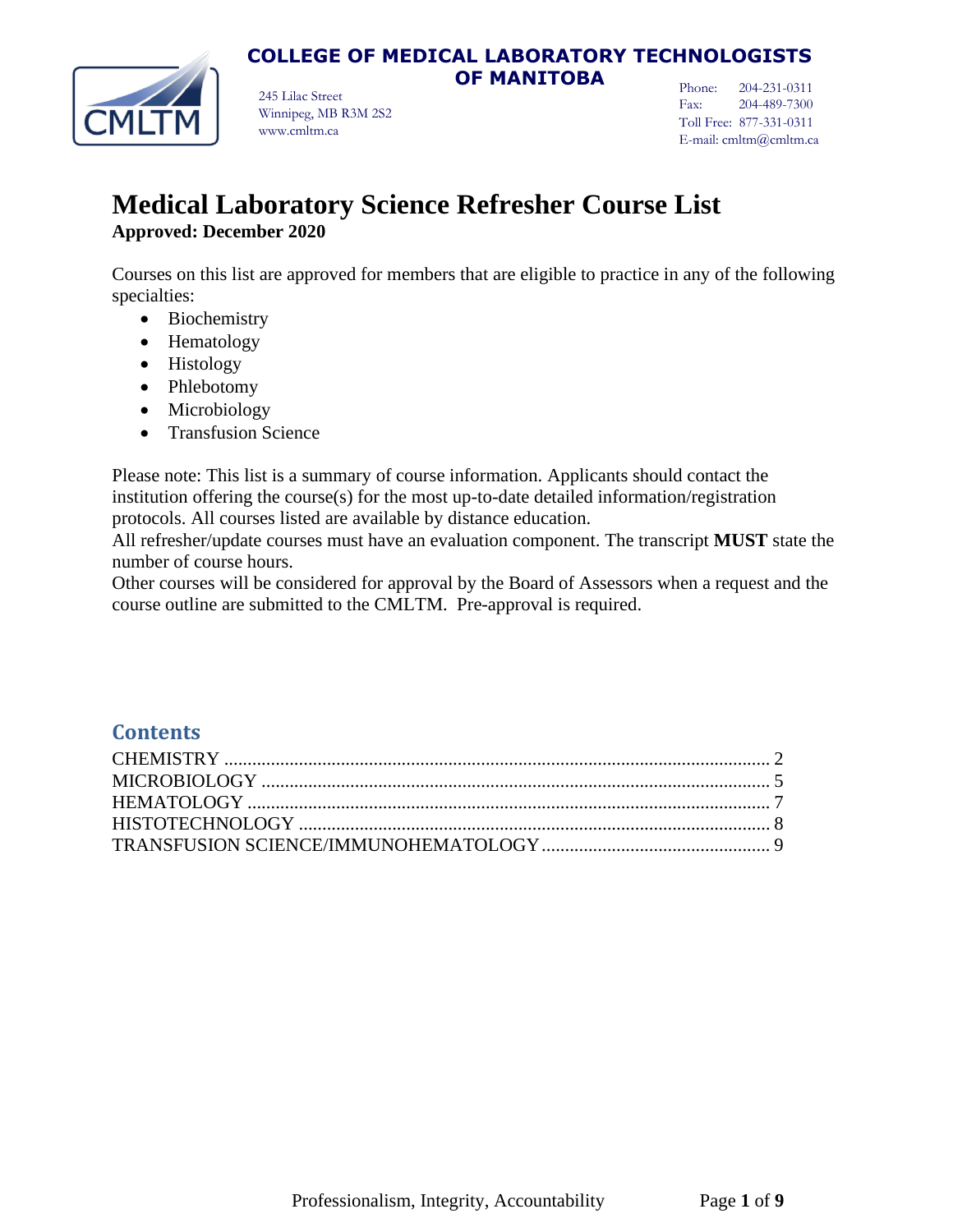

**OF MANITOBA**

Phone: 204-231-0311 Fax: 204-489-7300 Toll Free: 877-331-0311 E-mail: cmltm@cmltm.ca

245 Lilac Street Winnipeg, MB R3M 2S2 www.cmltm.ca

# <span id="page-1-0"></span>**CHEMISTRY**

| <b>Institution</b>        | <b>Outline</b>                                          | <b>Duration</b> | Cost                          |
|---------------------------|---------------------------------------------------------|-----------------|-------------------------------|
| <b>British Columbia</b>   | <b>Back to Basics: Chemistry Module</b>                 | Continuous      | <b>MLT Provincial Society</b> |
| Society of                | Water and Electrolytes                                  | registration    | member: \$399.00              |
| <b>Laboratory Science</b> | Disorders of Glucose Metabolism                         | 26 credit       | Non-member: \$499.00          |
| www.bcsls.net             | <b>Evaluation of Acid Base Status</b>                   | hours           | International: \$599.00       |
|                           | Lipoprotein Metabolism                                  |                 |                               |
|                           | Therapeutic Drug Monitoring & Toxicology                | 4 months to     |                               |
|                           | <b>Understanding Medical Laboratory Quality</b>         | complete        |                               |
|                           | Kidney Function Tests, Urinalysis & Urinalysis Case     |                 |                               |
|                           | Histories                                               |                 |                               |
|                           | Clinical Enzymology & Biomarkers of Cardiac Injury.     |                 |                               |
|                           | Cardiac Markers: Myocardial Infarction.                 |                 |                               |
|                           |                                                         |                 |                               |
|                           | 26 hours, DVD or online video file access, 1.0-hour     |                 |                               |
|                           | exam                                                    |                 |                               |
| <b>British Columbia</b>   | <b>Back to Basics:</b>                                  | 50 credit       | <b>MLT</b> Provincial Society |
| Society of                | <b>Chemistry &amp; Hematology Joint Modules</b>         | hours           | member: \$599.00              |
| <b>Laboratory Science</b> |                                                         |                 | Non-member: \$699.00          |
| www.bcsls.net             | 50 hours, 14 DVDs, two 1 hour exams                     |                 |                               |
| <b>The Michener</b>       | <b>CC859 Tutorials in Clinical Chemistry I</b>          | Continuous      | \$415.00 plus textbook        |
| <b>Institute</b>          |                                                         | intake          |                               |
| http://michener.ca/ce     | An excellent review of several basic clinical chemistry | <b>3.9 CEU</b>  |                               |
| course/tutorials-         | topics in the CSMLS competency profile, this            |                 |                               |
| clinical-chemistry-       | correspondence course addresses:                        |                 |                               |
| online/                   | Proteins and electrophoresis                            |                 |                               |
|                           | Liver function and enzyme testing                       |                 |                               |
|                           | Renal function and urinalysis testing                   |                 |                               |
|                           | Carbohydrates and lipid testing                         |                 |                               |
|                           | Acid-base and electrolyte balance testing               |                 |                               |
|                           | Readings, graded lesson assignments, and final          |                 |                               |
|                           | examination online                                      |                 |                               |
|                           | NOTED: CC859 replaces the former distance               |                 |                               |
|                           | education course CC902. Students who have received      |                 |                               |
|                           | credit for CC902 cannot receive credit for CC859.       |                 |                               |
| <b>The Michener</b>       | <b>CC860 Tutorials in Clinical Chemistry II</b>         | Continuous      | \$415.00 plus textbook        |
| <b>Institute</b>          | An excellent review of several clinical chemistry       | intake          |                               |
| http://michener.ca/ce     | topics in the Medical Laboratory Technology CSMLS       | <b>3.9 CEU</b>  |                               |
| course/tutorials-         | competency profile, this correspondence course          |                 |                               |
| clinical-chemistry-       | addresses:                                              |                 |                               |
| ii-online/                | Hormones and pituitary function                         |                 |                               |
|                           | Endocrinology, including: adrenal and thyroid           |                 |                               |
|                           | function                                                |                 |                               |
|                           | Parathyroid function and calcium metabolism             |                 |                               |
|                           | Therapeutic drug monitoring                             |                 |                               |
|                           | Toxicology testing                                      |                 |                               |
|                           |                                                         |                 |                               |
|                           | Evaluation includes online assignment and final         |                 |                               |
|                           | online examination.                                     |                 |                               |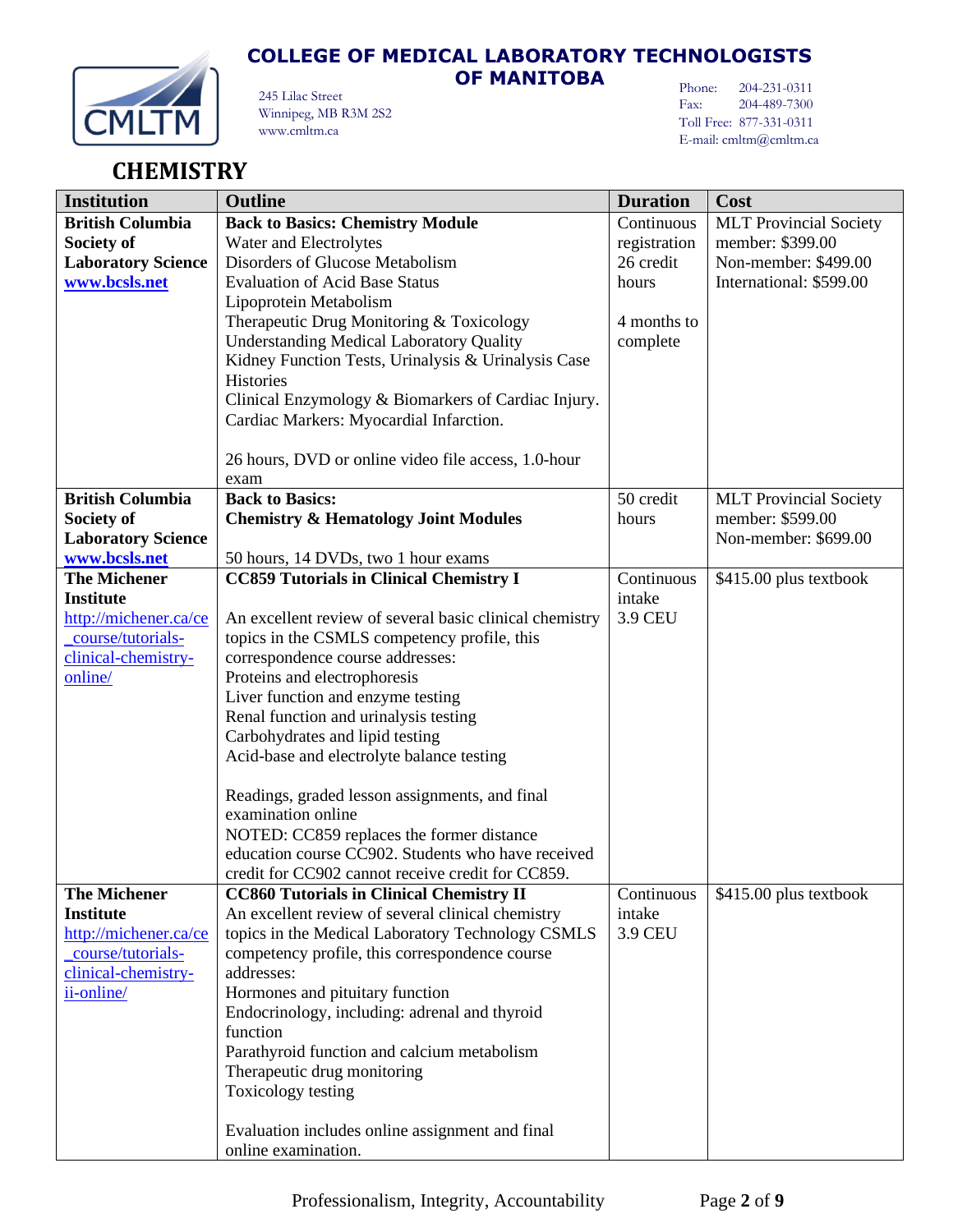



#### 245 Lilac Street Winnipeg, MB R3M 2S2

www.cmltm.ca

### **OF MANITOBA**

Phone: 204-231-0311 Fax: 204-489-7300 Toll Free: 877-331-0311 E-mail: cmltm@cmltm.ca

| <b>Institution</b><br><b>Duration</b><br><b>Outline</b><br>Cost                                                 |  |
|-----------------------------------------------------------------------------------------------------------------|--|
| <b>The Michener</b><br><b>CC861 Tutorials in Clinical Chemistry III</b><br>Continuous<br>\$415.00 plus textbook |  |
| <b>Institute</b><br>An excellent review of several advanced chemistry<br>intake                                 |  |
|                                                                                                                 |  |
| topics in the Medical Laboratory CSMLS competency<br>http://michener.ca/ce<br><b>3.9 CEU</b>                    |  |
| course/tutorials-<br>profile, this correspondence course addresses:                                             |  |
| clinical-chemistry-<br>photometric measuring systems (including                                                 |  |
| spectrophotometry, atomic absorption photometry,<br>iii-online/                                                 |  |
| flame photometry, nephelometry, turbidimetry)                                                                   |  |
| electrochemical measuring systems (including ion                                                                |  |
| selective electrodes, potentiometric, polarographic,                                                            |  |
| amperometric, and coulometric measurement)                                                                      |  |
| partition and absorption chromatography                                                                         |  |
| electrophoresis and osmometry immunoassays.                                                                     |  |
|                                                                                                                 |  |
| Evaluation includes online assignments and final                                                                |  |
| online examination.                                                                                             |  |
| <b>Northern Alberta</b><br><b>MELT504 Clinical Chemistry I (Home study)</b><br>50 hours<br>\$375.00             |  |
| Intake:<br>Concern yourself with the analysis of bodily fluids by<br><b>Institute of</b>                        |  |
| Jan $1 - May$<br>focusing on the structure, function and metabolism. In<br><b>Technology</b>                    |  |
| 31, 2021<br>a course designed specifically for MLTs and CLXTs,<br>http://www.nait.ca/c                          |  |
| May $1 -$ Sept<br>ourse_melt504.htm<br>you'll discuss the significance of abnormal levels of                    |  |
| 30, 2021<br>chemical constituents and their relation to disease, as                                             |  |
|                                                                                                                 |  |
| well as methodologies used to detect and quantify the<br>Now online                                             |  |
| components. Major topics covered include                                                                        |  |
| carbohydrates, introduction to hepatic function, renal                                                          |  |
| function, electrolytes and enzymes.                                                                             |  |
| <b>Northern Alberta</b><br><b>MELT507 Urinalysis (Home study)</b><br>30 hours<br>$$350.00 + text$               |  |
| Intake:<br><b>Institute of</b><br>This course presents the theory and techniques for<br>Sept $1 - Dec$          |  |
| chemical testing, microscopic examination and<br><b>Technology</b><br>31, 2019                                  |  |
| evaluation of physical properties of urine. Correct use<br>http://www.nait.ca/c<br>Nov $1 - Feb$                |  |
| ourse_melt507.htm<br>and care of the microscope, quality control of<br>29, 2020                                 |  |
| procedures, correlation and clinical significance of<br>Jan $1 - Apr$                                           |  |
| 30, 2020<br>results are discussed. The last unit covers occult blood<br>Now online<br>Mar $1 -$ June            |  |
| and pregnancy screening tests.<br>30, 2020                                                                      |  |
| May $1 - Aug$                                                                                                   |  |
| 31, 2020                                                                                                        |  |
| <b>CHEM-104 Clinical Chemistry Theory Refresher</b><br>80 hours<br>\$475.00<br><b>Southern Alberta</b>          |  |
| <b>Institute of</b><br>Get back to the basics of metabolism and function of<br>38 weeks                         |  |
| <b>Technology</b><br>carbohydrates, proteins, lipids, electrolytes and                                          |  |
| http://www.sait.ca/p<br>enzymes present in serum, urine, and other body                                         |  |
| fluids. An emphasis is placed on the clinical<br>rograms-and-                                                   |  |
| courses/continuing-<br>significance in relation to abnormal amounts in                                          |  |
| education/courses/ch<br>disease states.                                                                         |  |
| em/clinical-                                                                                                    |  |
| chemistry-theory-<br>Modules plus examination                                                                   |  |
| refresher                                                                                                       |  |
|                                                                                                                 |  |
|                                                                                                                 |  |
|                                                                                                                 |  |
|                                                                                                                 |  |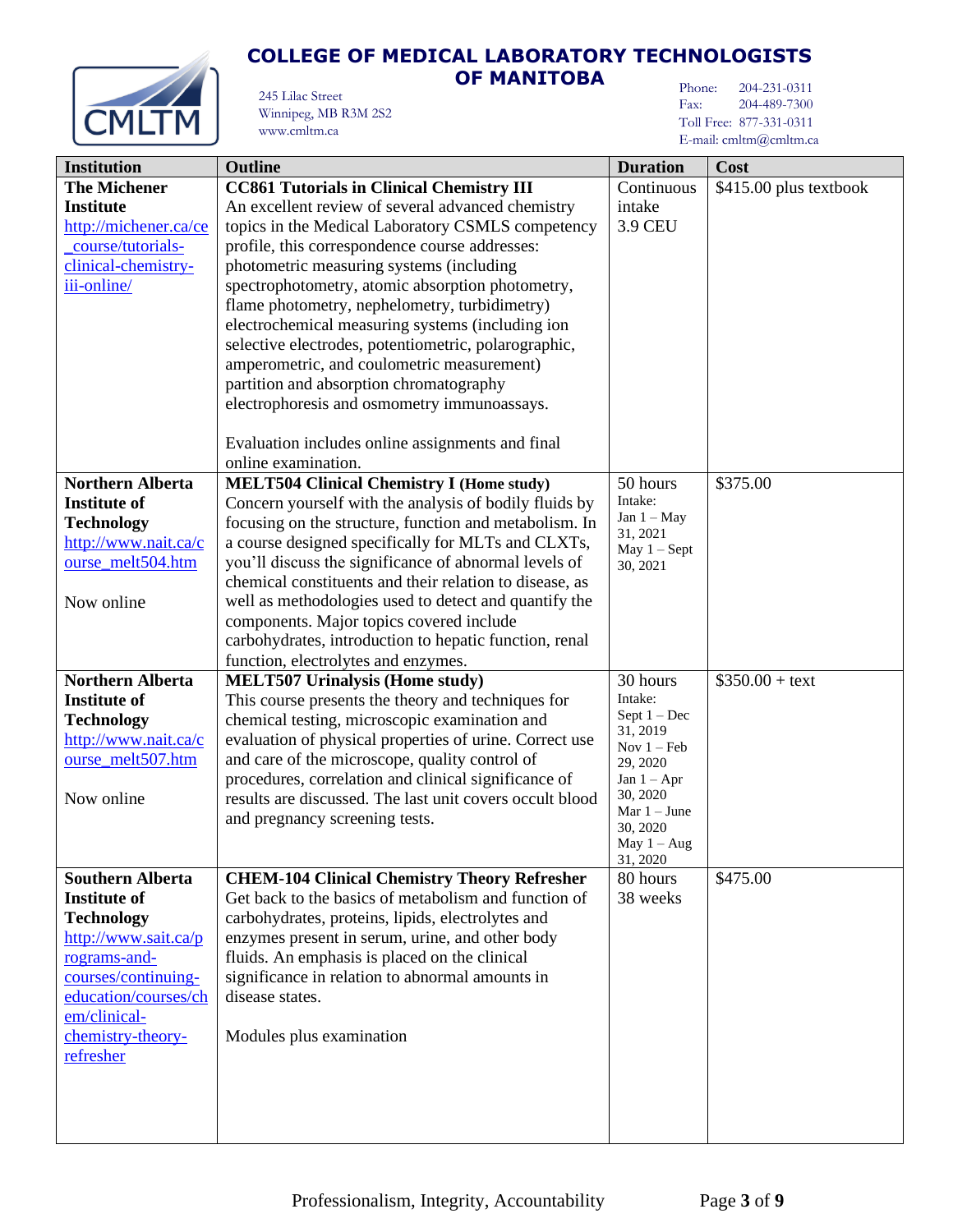

## **OF MANITOBA** Winnipeg, MB R3M 2S2

245 Lilac Street

www.cmltm.ca

Phone: 204-231-0311 Fax: 204-489-7300 Toll Free: 877-331-0311 E-mail: cmltm@cmltm.ca

| <b>Southern Alberta</b><br><b>Institute of</b><br><b>Technology</b><br>http://www.sait.ca/<br>programs-and-<br>courses/continuing<br>education/courses/<br>uanl/urinalysis-<br>theory     | <b>UNAL-101 Urinalysis Theory</b><br>This course covers the anatomy and physiology of the<br>urinary system, as well as chemical and microscopic<br>identification procedures used in performing routine<br>urinalysis.                                                                                                                         | 18 hours<br>Sep $3 - Mar$<br>2, 2020<br>Nov $1 - Apr$<br>30, 2020                                           | \$325.00 |
|-------------------------------------------------------------------------------------------------------------------------------------------------------------------------------------------|-------------------------------------------------------------------------------------------------------------------------------------------------------------------------------------------------------------------------------------------------------------------------------------------------------------------------------------------------|-------------------------------------------------------------------------------------------------------------|----------|
| <b>Southern Alberta</b><br>Institute of<br><b>Technology</b><br>http://www.sait.ca/p<br>rograms-and-<br>courses/continuing-<br>education/courses/ch<br>em/analytical-<br>chemistry-theory | <b>CHEM-102 Analytical Chemistry Theory</b><br>Exposure to various laboratory analytical principles<br>used to analyze specimens in the clinical laboratory<br>including spectrophotometry, reflectance photometry,<br>chromatography, osmometry, electrophoresis,<br>immunochemistry, general electricity, electrodes and<br>basic automation. | 48 hours<br>26 weeks<br>Sept $3 - Mar$<br>2, 2020<br>Nov $1 - Apr$<br>30, 2020<br>Oct $1 - Mar$<br>30, 2020 | \$360.00 |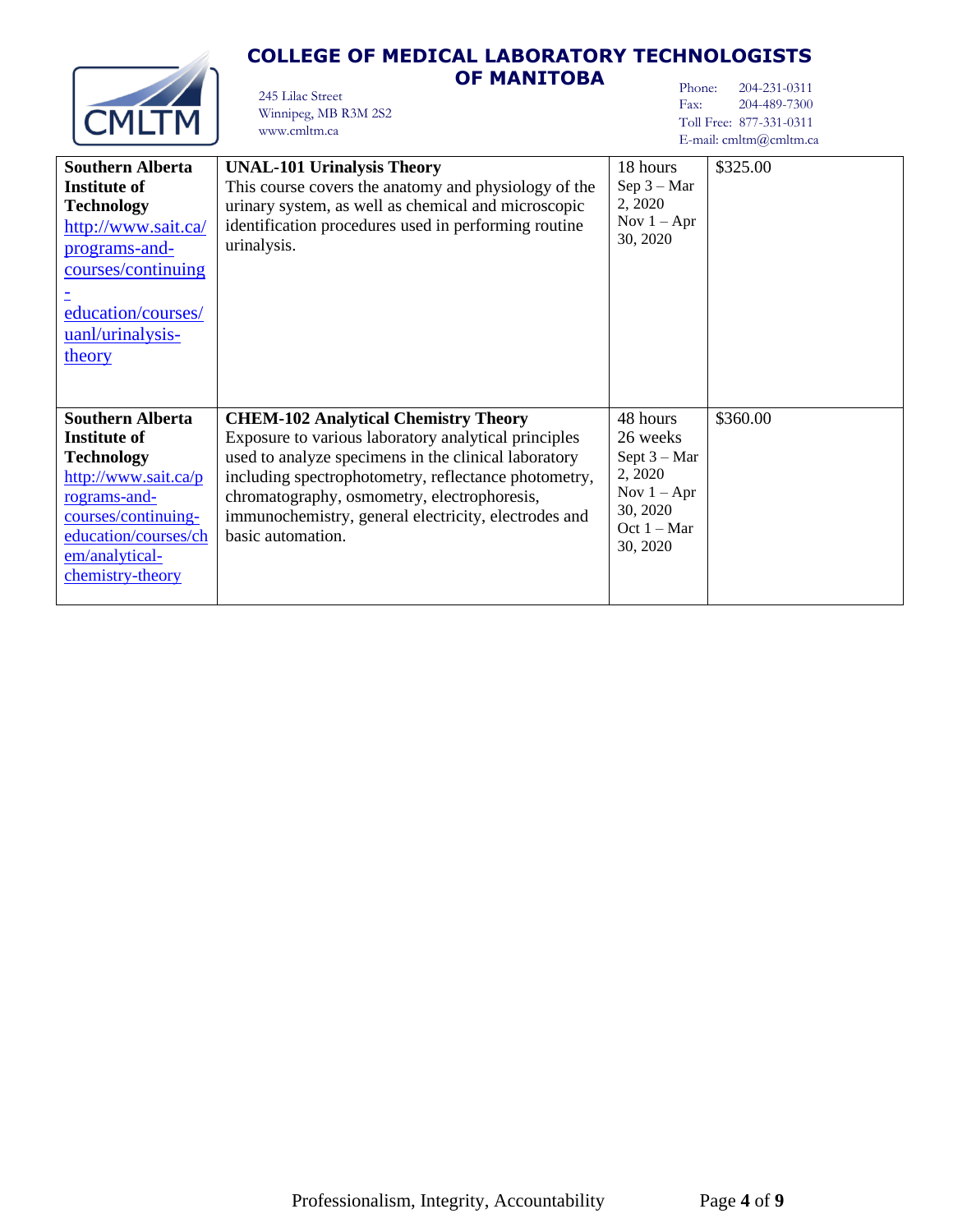



245 Lilac Street Winnipeg, MB R3M 2S2 www.cmltm.ca

### **OF MANITOBA**

Phone: 204-231-0311 Fax: 204-489-7300 Toll Free: 877-331-0311 E-mail: cmltm@cmltm.ca

# <span id="page-4-0"></span>**MICROBIOLOGY**

| <b>Institution</b>             | Outline                                                                                              | <b>Duration</b> | Cost     |
|--------------------------------|------------------------------------------------------------------------------------------------------|-----------------|----------|
| <b>The Michener Institute</b>  | <b>MI905 Tutorials in Microbiology</b>                                                               | Continuous      | \$655.00 |
|                                | Designed for technologists seeking                                                                   | intake          |          |
| http://michener.ca/ce_cours    | microbiology certification and those working                                                         |                 |          |
| e/tutorials-microbiology-      | in a multidisciplinary environment, this                                                             | 5 CEU           |          |
| online/                        | correspondence course provides a                                                                     |                 |          |
|                                | comprehensive review of medical                                                                      |                 |          |
| Online                         | microbiology.                                                                                        |                 |          |
|                                | <b>Course objectives:</b>                                                                            |                 |          |
|                                | Identify commonly isolated bacterial                                                                 |                 |          |
|                                | pathogens found in the majority of clinical                                                          |                 |          |
|                                | specimens                                                                                            |                 |          |
|                                | Review basic microbiological and bacterial                                                           |                 |          |
|                                | physiology                                                                                           |                 |          |
|                                | Understand the theory and use of gram<br>$\bullet$                                                   |                 |          |
|                                | staining                                                                                             |                 |          |
|                                | Discuss the correct use of various media<br>$\bullet$                                                |                 |          |
|                                | Differentiate and identify commonly<br>$\bullet$                                                     |                 |          |
|                                | isolated bacterial pathogens                                                                         |                 |          |
|                                |                                                                                                      |                 |          |
|                                | Online assignments plus final online                                                                 |                 |          |
|                                | examination                                                                                          |                 |          |
| <b>Southern Alberta</b>        | <b>MBIO-102 Clinical Microbiology Theory</b>                                                         | 88 hours        | \$475.00 |
| <b>Institute of Technology</b> | Refresher                                                                                            | 32 weeks        |          |
| http://www.sait.ca/program     | This course reviews the basic concepts of                                                            |                 |          |
| s-and-courses/continuing-      | bacterial anatomy and physiology followed by                                                         |                 |          |
| education/courses/mbio/clin    | detailed methods of staining and identification                                                      |                 |          |
| ical-microbiology              | by culture. Areas of clinical significance<br>studied are: normal flora and the most common          |                 |          |
|                                |                                                                                                      |                 |          |
|                                | pathogens isolated from the urogenital tract,<br>respiratory tract, gastrointestinal tract, eye/ear, |                 |          |
|                                | cardiovascular and central nervous systems,                                                          |                 |          |
|                                | and skin/wound/soft tissue sites. Emphasis will                                                      |                 |          |
|                                | be on isolation and identification of clinically                                                     |                 |          |
|                                | significant microorganisms. There will also be                                                       |                 |          |
|                                | an introduction to mycology, parasitology, and                                                       |                 |          |
|                                | antimicrobial susceptibility testing including                                                       |                 |          |
|                                | the spectrum of the major drug groups and                                                            |                 |          |
|                                | their pathophysiology; commonly isolated                                                             |                 |          |
|                                | anaerobes and their clinical significance; and                                                       |                 |          |
|                                | miscellaneous uncommon pathogens and their                                                           |                 |          |
|                                | clinical significance.                                                                               |                 |          |
|                                |                                                                                                      |                 |          |
|                                | Modules plus examination.                                                                            |                 |          |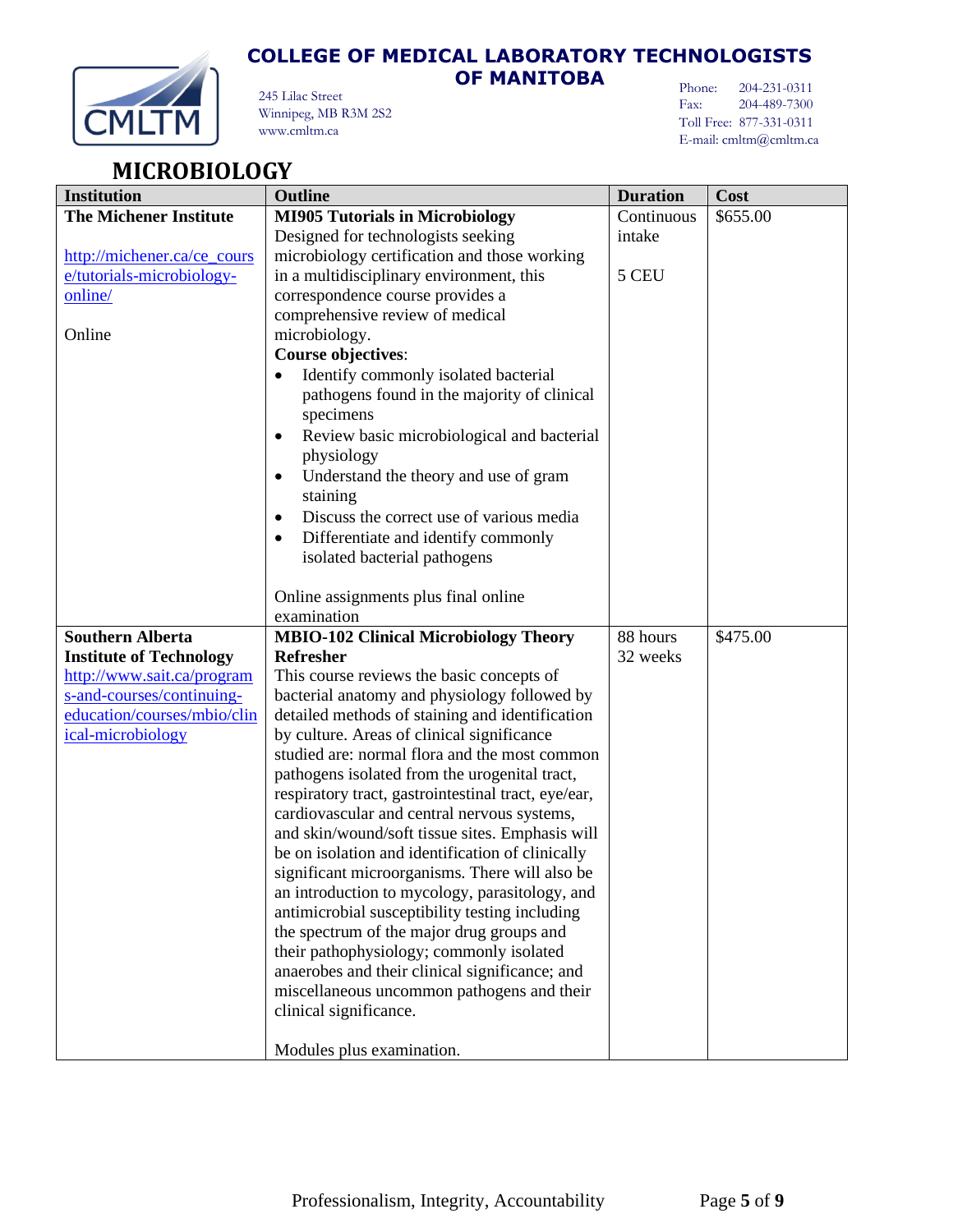### **COLLEGE OF MEDICAL LABORATORY TECHNOLOGISTS OF MANITOBA**



#### 245 Lilac Street Winnipeg, MB R3M 2S2 www.cmltm.ca

Phone: 204-231-0311<br>Fax: 204-489-7300 Fax: 204-489-7300 Toll Free: 877-331-0311 E-mail: cmltm@cmltm.ca

|                               |                                                    |               | E-Inail: Chilthing Chilthing |
|-------------------------------|----------------------------------------------------|---------------|------------------------------|
| <b>Canadian Society for</b>   | 4920-14 Microbiology Refresher 1: Basic            | Intake - Jan. | <b>CSMLS</b> Member          |
| <b>Medical Laboratory</b>     | <b>Principles of Microbiology</b>                  | 1, 2021       | \$477.00                     |
| <b>Science</b>                |                                                    | 12 Weeks      | Non-Member                   |
| https://learn.csmls.org/topcl | Refresh your theory and knowledge of key           |               | \$716.00                     |
| $ass/browse.doc2c=1385$       | principles and procedures in microbiology.         |               |                              |
|                               |                                                    |               |                              |
| 1-800-263-8277                | 23 PEP hours, on-line, exam                        |               |                              |
| <b>Canadian Society for</b>   | 4921-15 Microbiology Refresher 2:                  | Intake - Jan. | <b>CSMLS</b> Member          |
| <b>Medical Laboratory</b>     | <b>Microbial Identification and Susceptibility</b> | 1, 2021       | \$477.00                     |
| <b>Science</b>                | <b>Testing</b>                                     | 12 Weeks      | Non-Member                   |
| https://learn.csmls.org/topcl |                                                    |               | \$716.00                     |
| $ass/browse$ .do?c=1385       | Refresh your theory and knowledge of key           |               |                              |
|                               | principles and procedures in microbiology.         |               |                              |
| 1-800-263-8277                |                                                    |               |                              |
|                               | 23 PEP hours, on-line, exam                        |               |                              |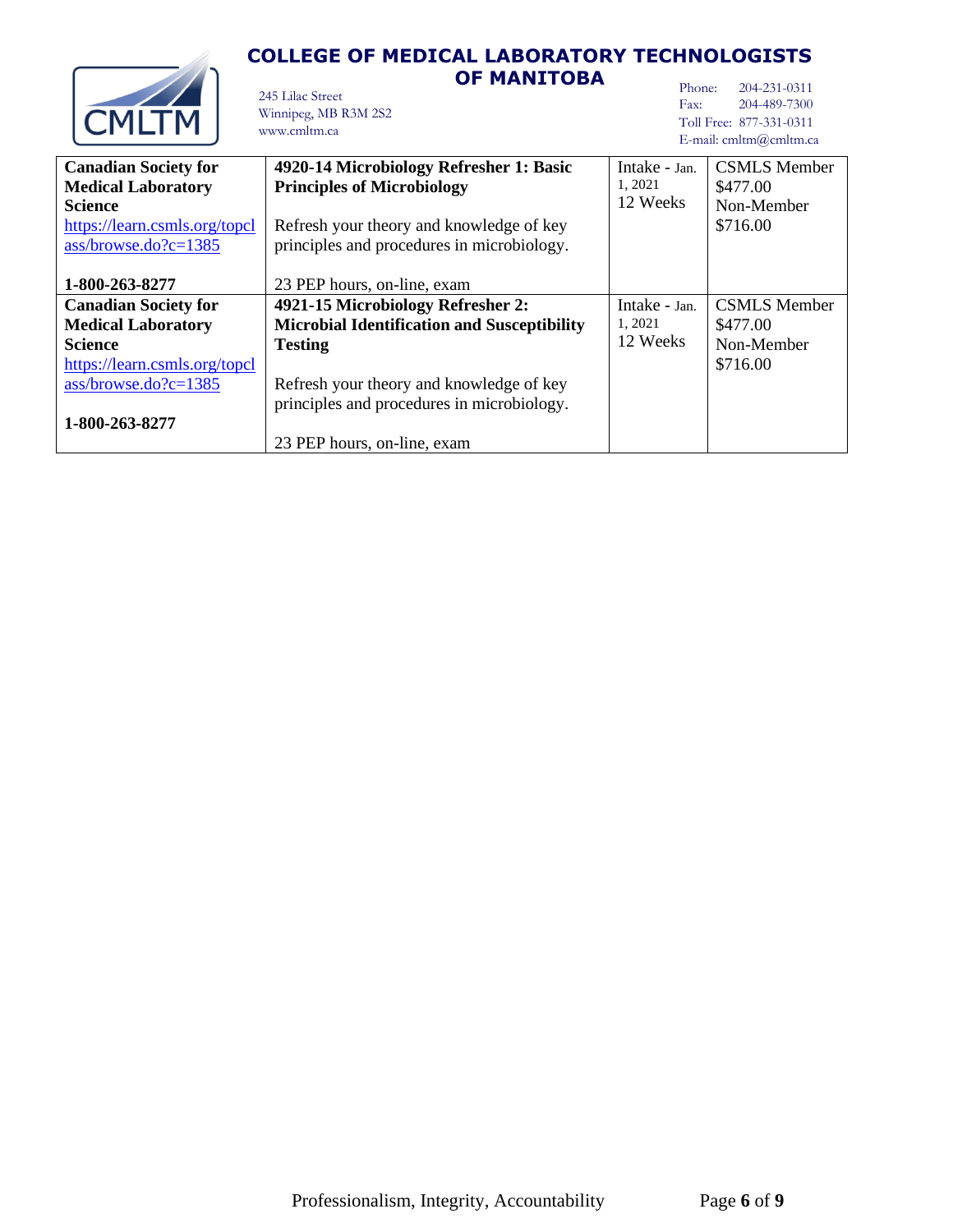

245 Lilac Street Winnipeg, MB R3M 2S2 www.cmltm.ca

**OF MANITOBA**

Phone: 204-231-0311 Fax: 204-489-7300 Toll Free: 877-331-0311 E-mail: cmltm@cmltm.ca

## <span id="page-6-0"></span>**HEMATOLOGY**

| <b>Institution</b>              | <b>Outline</b>                                                           | <b>Duration</b> | Cost                  |
|---------------------------------|--------------------------------------------------------------------------|-----------------|-----------------------|
| <b>British Columbia Society</b> | <b>Back to Basics: Hematology Module</b>                                 | 24 credit       | <b>MLT</b> Provincial |
| of Laboratory Science           | <b>White Blood Cells</b>                                                 | hours           | Society member:       |
|                                 | <b>Red Blood Cells</b>                                                   |                 | \$399.00              |
| www.bcsls.net                   | Coagulation                                                              | 4 months to     | Non-member:           |
|                                 | <b>Body Fluids</b>                                                       | complete        | \$499.00              |
|                                 | <b>Platelets and Miscellaneous Tests</b>                                 |                 |                       |
|                                 | <b>Quality Assurance</b>                                                 |                 |                       |
|                                 |                                                                          |                 |                       |
|                                 | Online video or 6 DVDs. 1.0 hour exam                                    |                 |                       |
| <b>British Columbia Society</b> | <b>Back to Basics: Chemistry &amp; Hematology</b>                        | 50 hours        | <b>MLT</b> Provincial |
| of Laboratory Science           | <b>Joint Modules</b>                                                     |                 | Society member:       |
|                                 |                                                                          |                 | \$599.00              |
| www.bcsls.net                   | 14 DVDs, two 1.0-hour exams                                              |                 | Non-member:           |
| <b>Southern Alberta</b>         |                                                                          | 80 hours        | \$699.00<br>\$475.00  |
| <b>Institute of Technology</b>  | <b>HEMA-001 Hematology</b><br>Hematology provides an introduction to the | 34 weeks        |                       |
|                                 | composition and function of blood cells,                                 |                 |                       |
|                                 | hematopoiesis, erythrocyte and leukocyte                                 | Jan 11, 2021    |                       |
|                                 | metabolism, production and destruction,                                  | to              |                       |
|                                 | classification of anemias and leukemias,                                 | Sept 5, 201     |                       |
|                                 | etiology and laboratory findings. Mechanisms                             |                 |                       |
|                                 | and tests of hemostasis in normal versus                                 |                 |                       |
|                                 | patients with hemorrhagic or thrombotic                                  |                 |                       |
|                                 | diseases are also studied.                                               |                 |                       |
| <b>The Michener Institute</b>   | HE837 Tutorials in Hematology &                                          | Continuous      | \$655.00 plus         |
| http://michener.ca/ce_cours     | Coagulation                                                              | enrollment      | textbook              |
| e/tutorials-hematology-         | Refresher course in hematology                                           | <b>5.5 CEU</b>  |                       |
| coagulation-online/             | Hemostasis and an introduction to thrombosis                             |                 |                       |
|                                 | Introduction to thrombosis and anticoagulant                             |                 |                       |
|                                 | therapy                                                                  |                 |                       |
|                                 | Disorders of plasma clotting factors                                     |                 |                       |
|                                 | Quantitative and qualitative platelet disorders                          |                 |                       |
|                                 | and vascular disorders                                                   |                 |                       |
|                                 | Chronic myeloproliferative disorders                                     |                 |                       |
|                                 | Chronic leukemia and related                                             |                 |                       |
|                                 | lymphoproliferative disorders                                            |                 |                       |
|                                 | Myelodysplastic syndromes<br>Hemolytic anemias                           |                 |                       |
|                                 | Laboratory techniques related to clinical                                |                 |                       |
|                                 | hematology and coagulation                                               |                 |                       |
|                                 |                                                                          |                 |                       |
|                                 | Online tests, final online exam                                          |                 |                       |
|                                 |                                                                          |                 |                       |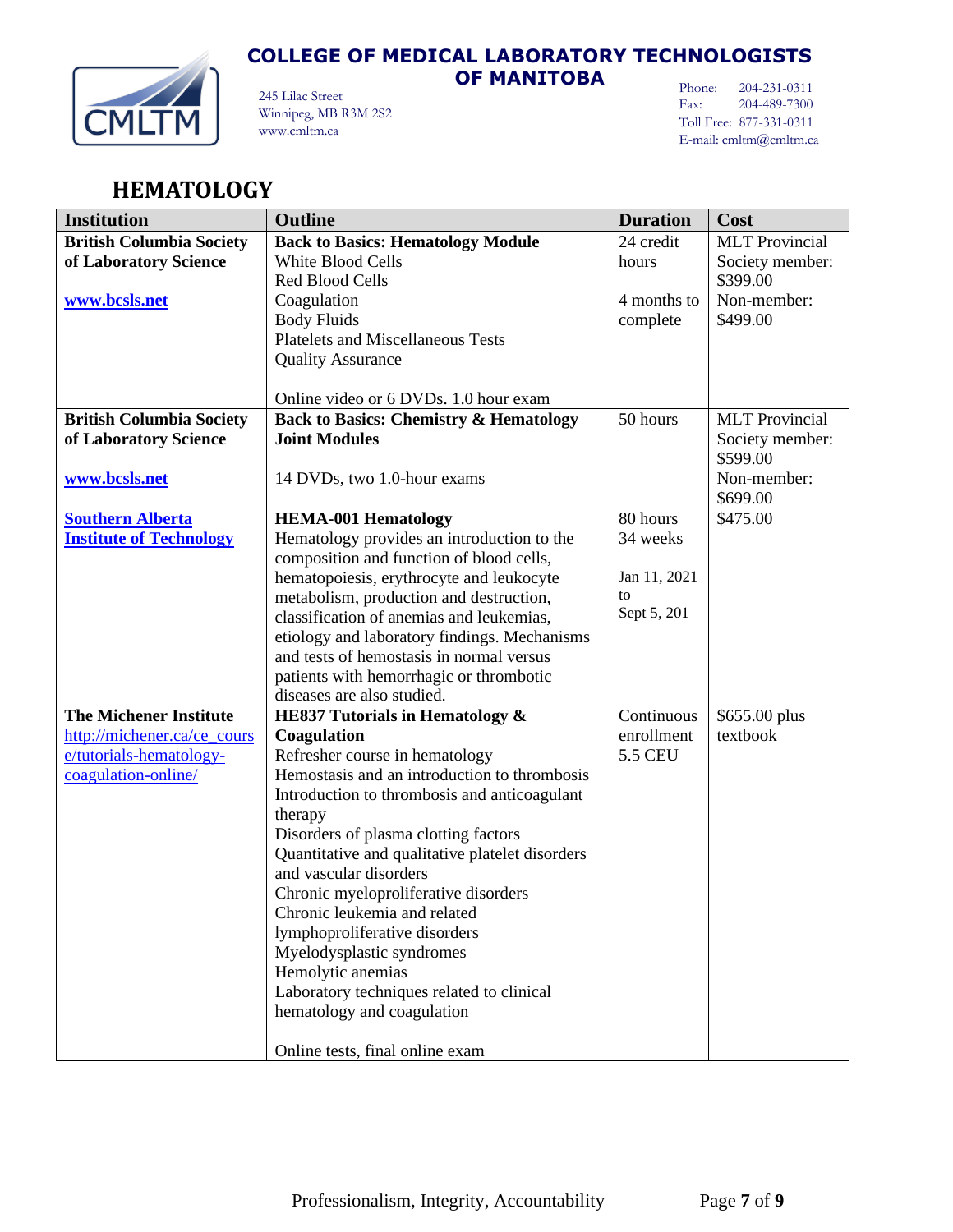

**OF MANITOBA**

Phone: 204-231-0311 Fax: 204-489-7300 Toll Free: 877-331-0311 E-mail: cmltm@cmltm.ca

#### 245 Lilac Street Winnipeg, MB R3M 2S2 www.cmltm.ca

# <span id="page-7-0"></span>**HISTOTECHNOLOGY**

| <b>Institution</b>             | Outline                                            | <b>Duration</b> | Cost          |
|--------------------------------|----------------------------------------------------|-----------------|---------------|
| <b>CSMLS</b>                   | <b>Paraffin Tissue Processing 9822-08</b>          | Continuous      | Member:       |
| https://learn.csmls.org/topcl  | Meticulous embedding of tissues ensures            | registration.   | \$95.00       |
| ass/browse.do?c=1382           | sections are accurate representations and          | Work at your    | Non-member:   |
|                                | directly impacts the examination and               | own pace;       | \$145.00      |
|                                | interpretation of specimens. You will review       | must complete   |               |
|                                | the basics on the theory and mechanisms of         | course within   |               |
|                                | paraffin tissue processing, including              | 12 months of    |               |
|                                | dehydration, clearing, infiltration,               | registration.   |               |
|                                | decalcification and general processing.            | 10 PEP Hours    |               |
|                                | Improve your problem solving skills as you         |                 |               |
|                                | learn to detect and correct processing errors      |                 |               |
|                                | and deal with disposal of clearing agents and      |                 |               |
|                                | hazards of clearing agents.                        |                 |               |
| <b>The Michener Institute</b>  | <b>HI901 Tutorials in Histology</b>                | Continuous      | \$655.00 plus |
| http://michener.ca/ce_cours    | An excellent review of all aspects of              | intake          | textbook      |
| e/tutorials-histology-online/  | histotechnology theory, this course covers:        | <b>5.5 CEU</b>  |               |
|                                | Microanatomy<br>$\bullet$                          |                 |               |
|                                | Routine tissue preparation techniques<br>$\bullet$ |                 |               |
|                                | General principles of staining                     |                 |               |
|                                | Special techniques and staining methods            |                 |               |
|                                | Online assignments plus online examination         |                 |               |
| <b>Southern Alberta</b>        | <b>MEDL-102 - Histology</b>                        | 48 hours        | \$475.00      |
| <b>Institute of Technology</b> | Histology is the study of the microscopic          | 26 weeks        |               |
|                                | structure of tissues. This course will reinforce   |                 |               |
|                                | your knowledge of preparing tissue sections        | Jan 11, 2021    |               |
|                                | from clinical specimens including gross            | to              |               |
|                                | dissection, fixation, decalcification, processing, | Jul 11, 2021    |               |
|                                | embedding, microtomy and cryotomy.                 |                 |               |
|                                | Histology learning and discussion topics           |                 |               |
|                                | include general staining techniques used to        |                 |               |
|                                | demonstrate cellular and non-cellular              |                 |               |
|                                | components in tissue sections; the functional      |                 |               |
|                                | classification of cells and tissue arrangements;   |                 |               |
|                                | and a description of the microanatomical           |                 |               |
|                                | structure of the major organs of the body.         |                 |               |